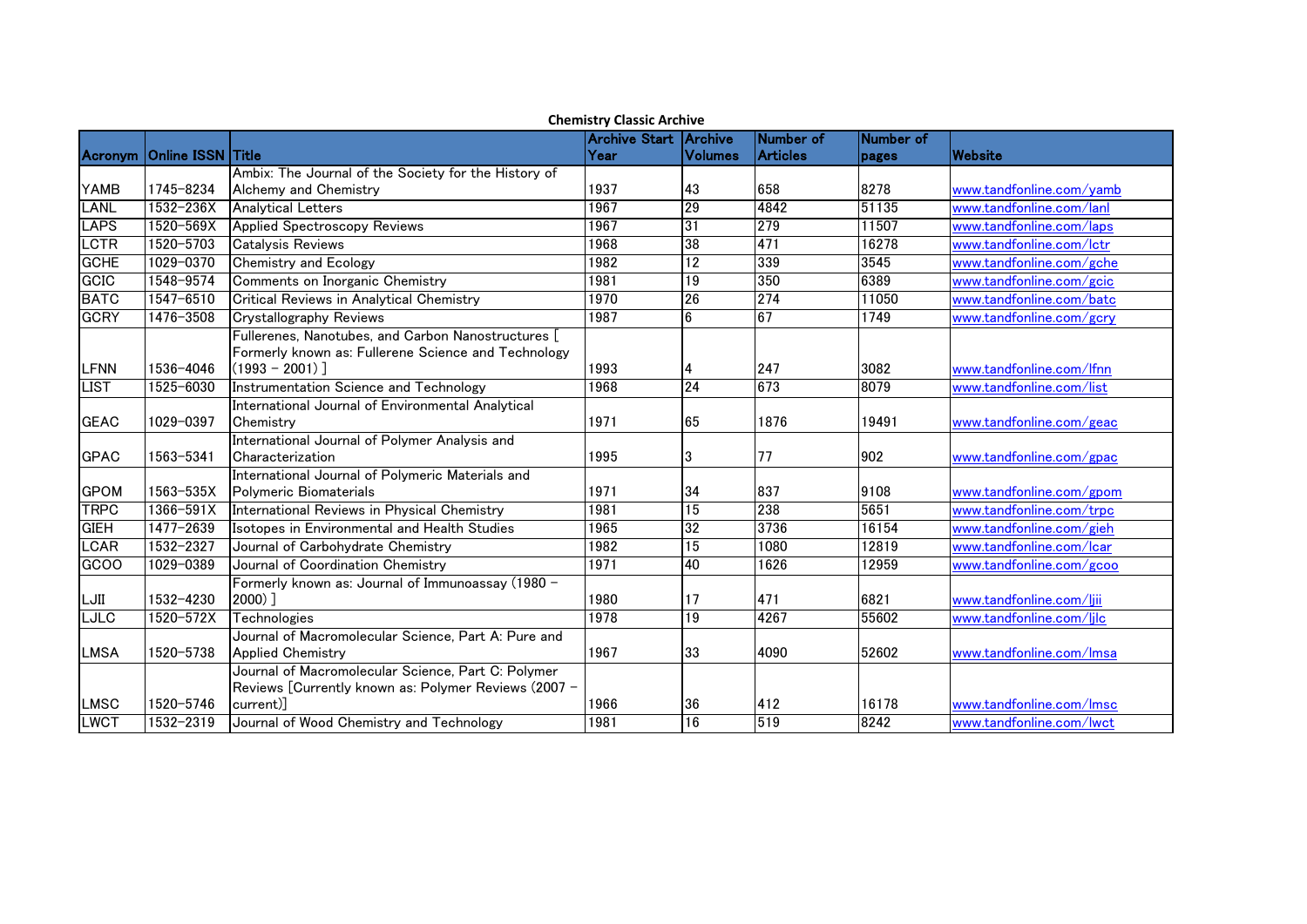| <b>TLCT</b>                | 1366-5855              | Liquid Crystals                                                                                        | 1986         | 21              | 2182 | 20524          | www.tandfonline.com/tlct                             |
|----------------------------|------------------------|--------------------------------------------------------------------------------------------------------|--------------|-----------------|------|----------------|------------------------------------------------------|
| <b>GMCL</b>                | 1563-5287              | Molecular Crystals & Liquid Crystals                                                                   | 1966         | 291             | 9370 | 96096          | www.tandfonline.com/gmcl                             |
|                            |                        | Molecular Physics: An International Journal at the                                                     |              |                 |      |                |                                                      |
| <b>TMPH</b>                | 1362-3028              | Interface Between Chemistry and Physics                                                                | 1958         | 89              | 9338 | 111079         | www.tandfonline.com/tmph                             |
| <b>GMOS</b>                | 1029-0435              | <b>Molecular Simulation</b>                                                                            | 1987         | 18              | 571  | 7162           | www.tandfonline.com/gmos                             |
| <b>GNPL</b>                | 1478-6427              | Natural Product Research [Part A and Part B]                                                           | 1992         | $\overline{9}$  | 459  | 2611           | www.tandfonline.com/gnpl                             |
|                            |                        | Nucleosides, Nucleotides, and Nucleic Acids [ Formerly                                                 |              |                 |      |                |                                                      |
| <b>LNCN</b>                | 1532-2335              | known as: Nucleosides and Nucleotides (1982 - 1999) ]                                                  | 1982         | 15              | 1995 | 17248          | www.tandfonline.com/Incn                             |
|                            |                        | Organic Preparations and Procedures International [                                                    |              |                 |      |                |                                                      |
|                            |                        | Currently known as: Organic Preparations and                                                           |              |                 |      |                |                                                      |
|                            |                        | Procedures International: The New Journal for Organic                                                  |              |                 | 2048 |                |                                                      |
| <b>UOPP</b><br><b>GPSS</b> | 1945-5453<br>1563-5325 | Synthesis (1971 - current)                                                                             | 1969<br>1976 | 28<br>119       | 5670 | 13736<br>35618 | www.tandfonline.com/uopp<br>www.tandfonline.com/gpss |
|                            |                        | Elements                                                                                               | 1968         |                 | 978  |                |                                                      |
| <b>GPCH</b><br><b>GPOL</b> | 1029-0451<br>1563-5333 | Physics and Chemistry of Liquids                                                                       | 1990         | 33<br>11        | 382  | 9411           | www.tandfonline.com/gpch                             |
|                            |                        | Polycyclic Aromatic Compounds                                                                          |              |                 |      | 3257           | www.tandfonline.com/gpol                             |
|                            |                        | Polymer-Plastics Technology and Engineering [<br>Formerly known as: Journal of Macromolecular Science: |              |                 |      |                |                                                      |
|                            |                        | Part D - Reviews in Polymer Processing (1971 - 1972),                                                  |              |                 |      |                |                                                      |
|                            |                        | Incorporates: Polymer Reaction Engineering (1992 -                                                     |              |                 |      |                |                                                      |
| <b>LPTE</b>                | 1525-6111              | 2003, Online ISSN 1532-2408) ]                                                                         | 1971         | 39              | 845  | 14948          | www.tandfonline.com/lpte                             |
| <b>LPBB</b>                | 1532-2297              | Preparative Biochemistry and Biotechnology                                                             | 1971         | 26              | 1014 | 11082          | www.tandfonline.com/lpbb                             |
| <b>GSAR</b>                | 1029-046X              | SAR and QSAR in Environmental Research                                                                 | 1993         | $5\overline{)}$ | 134  | 1458           | www.tandfonline.com/gsar                             |
|                            |                        | as: Separation and Purification Methods (1972 - 2002)                                                  |              |                 |      |                |                                                      |
| LSPR                       | 1542-2127              |                                                                                                        | 1972         | 25              | 248  | 6890           | www.tandfonline.com/lspr                             |
| <b>LSST</b>                | 1520-5754              | Separation Science and Technology                                                                      | 1966         | 31              | 3161 | 43414          | www.tandfonline.com/lsst                             |
| <b>LSTL</b>                | 1532-2289              | Spectroscopy Letters                                                                                   | 1968         | 29              | 2898 | 27816          | www.tandfonline.com/lstl                             |
|                            |                        | Sulfur Reports [Contitnued as: Journal of Sulfur                                                       |              |                 |      |                |                                                      |
| <b>GSRP</b>                | 1029-0508              | Chemistry (2004 - current)]                                                                            | 1980         | 19              | 341  | 7696           | www.tandfonline.com/gsrp                             |
| <b>GSCH</b>                | 1029-0478              | Supramolecular Chemistry                                                                               | 1992         | 8               | 351  | 2268           | www.tandfonline.com/gsch                             |
|                            |                        | Synthesis and Reactivity in Inorganic and Metal-Organic                                                |              |                 |      |                |                                                      |
|                            |                        | Chemistry (1971 - 2004), Synthesis and Reactivity in                                                   |              |                 |      |                |                                                      |
|                            |                        | Inorganic, Metal-Organic, and Nano-Metal Chemistry                                                     |              |                 |      |                |                                                      |
|                            |                        | (2005 - 2016) [ Currently knows as: Inorganic and                                                      |              |                 |      |                |                                                      |
|                            |                        | Nano-Metal Chemistry (2016 - current, Online ISSN                                                      |              |                 |      |                |                                                      |
| <b>LSRT</b>                | 1532-2440              | 2470-1564) ]                                                                                           | 1971         | 26              | 2735 | 27111          | www.tandfonline.com/lsrt                             |
| <b>LSYC</b>                | $1532 - 2432$          | Synthetic Communications                                                                               | 1971         | 26              | 6321 | 44384          | www.tandfonline.com/lsyc                             |
|                            |                        | The Imaging Science Journal [ Formerly known as: The                                                   |              |                 |      |                |                                                      |
|                            |                        | Journal of Photographic Science: Section B of The                                                      |              |                 |      |                |                                                      |
| <b>YIMS</b>                | 1743-131X              | Photographic Journal (1953 - 1955), The Journal of<br>Photographic Science (1956 - 1996)]              | 1953         | 44              | 2088 | 11423          | www.tandfonline.com/yims                             |
| <b>GADH</b>                | 1545-5823              | The Journal of Adhesion                                                                                | 1969         | 59              | 1431 | 16787          | www.tandfonline.com/gadh                             |
| <b>TCER</b>                | 2165-5456              | Transactions of the Indian Ceramic Society                                                             | 1941         | 55              | 2134 | 10977          | www.tandfonline.com/tcer                             |
|                            |                        |                                                                                                        |              |                 |      |                |                                                      |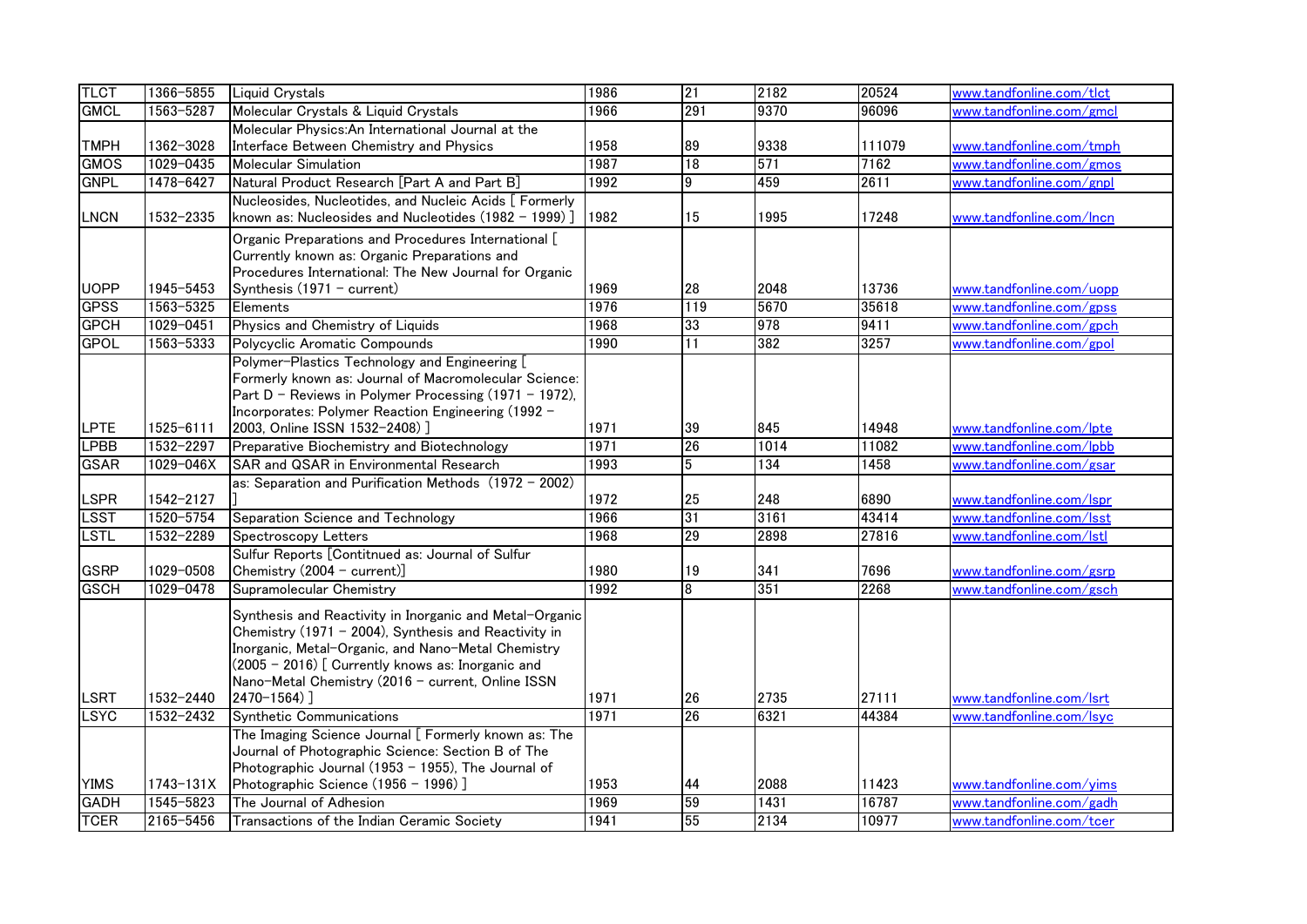|                |                    |                                                            | <b>Archive Start</b> | <b>Archive</b>  | <b>Number of</b> | Number of |                          |
|----------------|--------------------|------------------------------------------------------------|----------------------|-----------------|------------------|-----------|--------------------------|
| <b>Acronym</b> | <b>Online ISSN</b> | <b>Title</b>                                               | Year                 | <b>Volumes</b>  | <b>Articles</b>  | pages     | <b>Website</b>           |
| <b>UMMS</b>    | 2325-8454          | American Journal of Mathematical & Management              | 1981                 | 16              | 347              | 6240      | www.tandfonline.com/umms |
| <b>GAPA</b>    | 1563-504X          | Applicable Analysis: An International Journal              | 1971                 | 63              | 1513             | 19797     | www.tandfonline.com/gapa |
|                |                    | British Society for the History of Mathematics. Newsletter |                      |                 |                  |           |                          |
|                |                    | Currently known as: BSHM Bulletin: Journal of the          |                      |                 |                  |           |                          |
|                |                    | British Society for the History of Mathematics (2004 -     |                      |                 |                  |           |                          |
| <b>TBSH</b>    | 1749-8341          | current, Online ISSN 1749-8341) ]                          | 1986                 | 11              | 31               | 944       | www.tandfonline.com/tbsh |
| <b>UCHA</b>    | 1867-2280          | Chance                                                     | 1989                 | 9               | 243              | 997       | www.tandfonline.com/ucha |
| LAGB           | 1532-4125          | Communications in Algebra                                  | 1974                 | $\overline{24}$ | 3846             | 65152     | www.tandfonline.com/lagb |
| <b>LPDE</b>    | 1532-4133          | <b>Communications in Partial Differential Equations</b>    | 1976                 | 21              | 1234             | 33757     | www.tandfonline.com/lpde |
| <b>LSSP</b>    | 1532-4141          | Communications in Statistics: Simulation and               | 1976                 | 25              | 1515             | 22140     | www.tandfonline.com/Issp |
| <b>LSTA</b>    | 1532-415X          | Communications in Statistics: Theory and Methods           | 1976                 | 29              | 4723             | 65861     | www.tandfonline.com/lsta |
|                |                    | Complex Variables, Theory and Application: An              |                      |                 |                  |           |                          |
|                |                    | International Journal [ Currently known as: Complex        |                      |                 |                  |           |                          |
|                |                    | Variables and Elliptic Equations: An International Journal |                      |                 |                  |           |                          |
| GCOV           | 1563-5066          | (2006 - current, Online ISSN 1747-6941) ]                  | 1982                 | 31              | 971              | 10067     | www.tandfonline.com/gcov |
|                |                    | Dynamics and Stability of Systems (1986 - 2000) [          |                      |                 |                  |           |                          |
|                |                    | Currently known as: Dynamical Systems: An International    |                      |                 |                  |           |                          |
| <b>CDSS</b>    | 1465-3389          | Journal (2001 - current, Online ISSN 1468-9375)            | 1986                 | 11              | 231              | 3394      | www.tandfonline.com/cdss |
| <b>LECR</b>    | 1532-4168          | <b>Econometric Reviews</b>                                 | 1982                 | 15              | 351              | 4783      | www.tandfonline.com/lecr |
| <b>UEXM</b>    | 1944-950X          | <b>Experimental Mathematics</b>                            | 1992                 | 5               | 138              | 1598      | www.tandfonline.com/uexm |
| <b>GITR</b>    | 1476-8291          | <b>Integral Transforms and Special Functions</b>           | 1993                 | $\overline{4}$  | 121              | 1342      | www.tandfonline.com/gitr |
| GCOM           | 1029-0265          | International Journal of Computer Mathematics              | 1964                 | 62              | 1545             | 17919     | www.tandfonline.com/gcom |
|                |                    | International Journal of Mathematical Education in         |                      |                 |                  |           |                          |
| <b>TMES</b>    | 1464-5211          | <b>Science and Technology</b>                              | 1970                 | 27              | 2287             | 18691     | www.tandfonline.com/tmes |
|                |                    | Inverse Problems in Engineering (1994 - 2003) [            |                      |                 |                  |           |                          |
|                |                    | Currently known as: Inverse Problems in Science and        |                      |                 |                  |           |                          |
| <b>GIPE</b>    | 1029-0281          | Engineering (2004 - current, Online ISSN 1741-5985) ]      | 1994                 |                 | 72               | 1166      | www.tandfonline.com/gipe |
| <b>CJAS</b>    | 1360-0532          | Journal of Applied Statistics                              | 1974                 | 23              | 909              | 8754      | www.tandfonline.com/cjas |
| <b>LBPS</b>    | 1520-5711          | Journal of Biopharmaceutical Statistics                    | 1991                 | 6               | 159              | 2160      | www.tandfonline.com/lbps |
| <b>UBES</b>    | 1537-2707          | Journal of Business & Economic Statistics                  | 1983                 | 14              | 840              | 6453      | www.tandfonline.com/ubes |
| <b>UCGS</b>    | 1537-2715          | Journal of Computational and Graphical Statistics          | 1992                 | 5               | 160              | 2039      | www.tandfonline.com/ucgs |
| <b>GDEA</b>    | 1563-5120          | Journal of Difference Equations and Applications           | 1995                 | $\overline{2}$  | $\overline{79}$  | 844       | www.tandfonline.com/gdea |
| <b>TIOS</b>    | 2169-0103          | Journal of Information and Optimization Sciences           | 1980                 | 17              | 643              | 6957      | www.tandfonline.com/tios |
| <b>TNMP</b>    | 1776-0852          | Journal of Nonlinear Mathematical Physics                  | 1994                 | $\overline{3}$  | 126              | 1309      | www.tandfonline.com/tnmp |
| <b>GNST</b>    | 1029-0311          | Journal of Nonparametric Statistics                        | 1991                 | 6               | 198              | 2539      | www.tandfonline.com/gnst |

## **Mathematics & Statistics Classic Archive**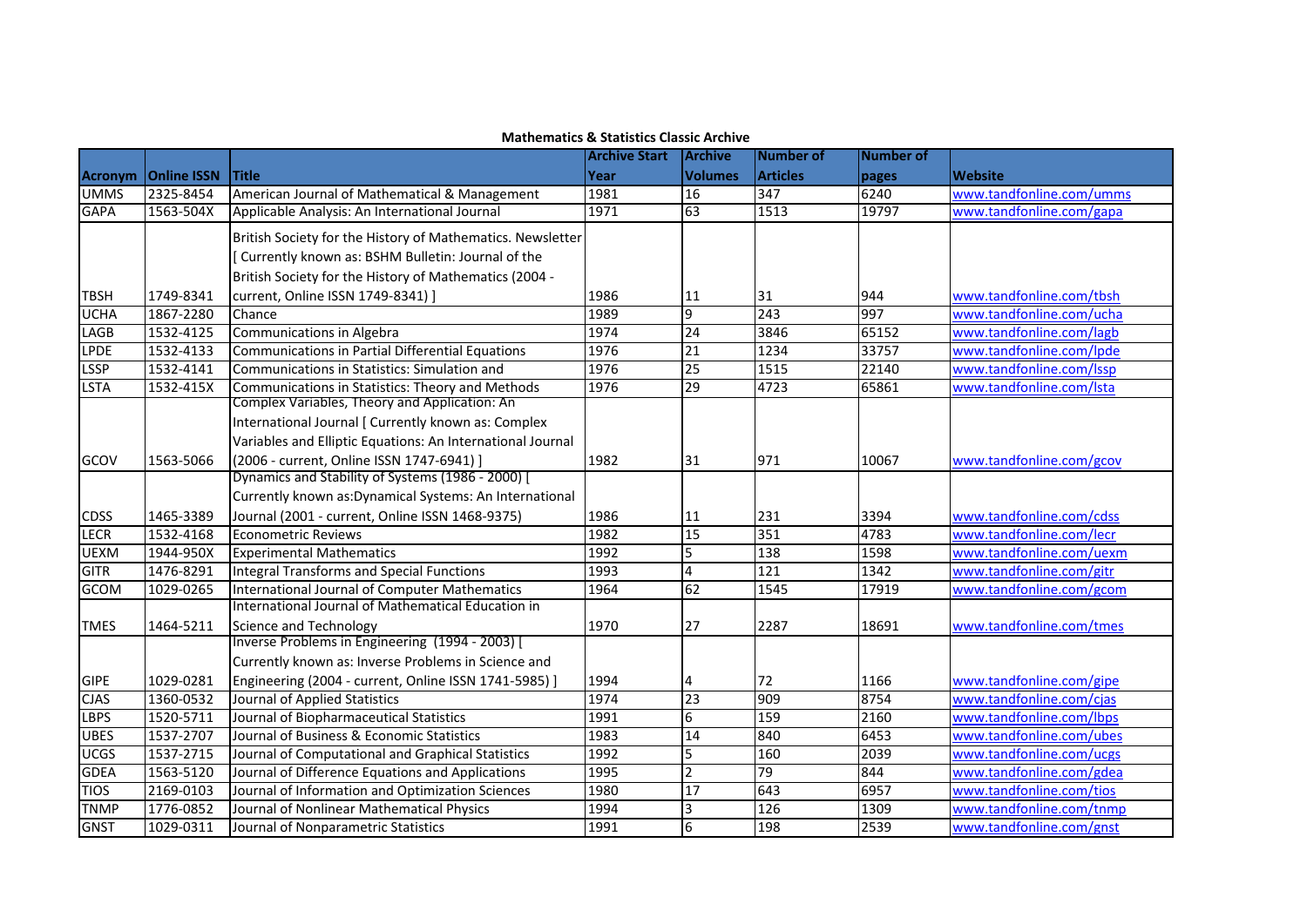| <b>GSCS</b> | 1563-5163 | Journal of Statistical Computation and Simulation                                                                                                                                                                    | 1972 | 56              | 1781 | 16911 | www.tandfonline.com/gscs |
|-------------|-----------|----------------------------------------------------------------------------------------------------------------------------------------------------------------------------------------------------------------------|------|-----------------|------|-------|--------------------------|
| <b>UASA</b> | 1537-274X | Journal of the American Statistical Association                                                                                                                                                                      | 1888 | 91              | 9016 | 78125 | www.tandfonline.com/uasa |
| <b>GLMA</b> | 1563-5139 | Linear and Multilinear Algebra                                                                                                                                                                                       | 1973 | 41              | 1474 | 13766 | www.tandfonline.com/glma |
|             |           | Mathematical Modelling of Systems (1995 - 1997) [<br>Currently known as: Mathematical and Computer<br>Modelling of Dynamical Systems: Methods, Tools and<br>Applications in Engineering and Related Sciences (1998 - |      |                 |      |       |                          |
| <b>NMCM</b> | 1744-5051 | current, Online ISSN 1744-5051) ]                                                                                                                                                                                    | 1995 |                 | 44   | 613   | www.tandfonline.com/nmcm |
| <b>TMMA</b> | 1648-3510 | <b>Mathematical Modelling and Analysis</b>                                                                                                                                                                           | 1996 |                 | 23   | 83    | www.tandfonline.com/tmma |
| <b>LNFA</b> | 1532-2467 | Numerical Functional Analysis and Optimization                                                                                                                                                                       | 1979 | 17              | 748  | 12813 | www.tandfonline.com/Infa |
| <b>GOPT</b> | 1029-4945 | Optimization                                                                                                                                                                                                         | 1977 | 38              | 2043 | 19601 | www.tandfonline.com/gopt |
| <b>GOMS</b> | 1029-4937 | Optimization Methods and Software                                                                                                                                                                                    | 1992 |                 | 144  | 2105  | www.tandfonline.com/goms |
|             |           | PRIMUS: Problems, Resources, and Issues in Mathematics                                                                                                                                                               |      |                 |      |       |                          |
| <b>UPRI</b> | 1935-4053 | Undergraduate Studies                                                                                                                                                                                                | 1991 | 6               | 249  | 2456  | www.tandfonline.com/upri |
| <b>TQMA</b> | 1727-933X | Quaestiones Mathematicae                                                                                                                                                                                             | 1976 | 19              | 696  | 8318  | www.tandfonline.com/tqma |
| <b>LSQA</b> | 1532-4176 | <b>Sequential Analysis</b>                                                                                                                                                                                           | 1982 | 15              | 368  | 5214  | www.tandfonline.com/lsqa |
| <b>GSTA</b> | 1029-4910 | Statistics: A Journal of Theoretical and Applied Statistics                                                                                                                                                          | 1970 | $\overline{28}$ | 1383 | 13495 | www.tandfonline.com/gsta |
| LSAA        | 1532-9356 | <b>Stochastic Analysis and Applications</b>                                                                                                                                                                          | 1983 | 14              | 458  | 7472  | www.tandfonline.com/Isaa |
| <b>LSTM</b> | 1532-4214 | Communications in Statistics. Stochastic Models (1985 -<br>2000) [ Currently known as: Stochastic Models (2001 -<br>current, Online ISSN 1532-4214) ]                                                                | 1985 | 12              | 595  | 11723 | www.tandfonline.com/lstm |
|             |           | Stochastics (1975 - 1988), Stochastics and Stochastic<br>Reports (1989 - 2004) [ Currently known as: Stochastics:<br>An International Journal of Probability and Stochastic                                          |      |                 |      |       |                          |
| <b>GSSR</b> | 1744-2516 | Processes (2005 - current, Online ISSN 1744-2516) ]                                                                                                                                                                  | 1975 | 59              | 1041 | 18732 | www.tandfonline.com/gssr |
| <b>UTCH</b> | 1537-2723 | <b>Technometrics</b>                                                                                                                                                                                                 | 1959 | 38              | 4457 | 23009 | www.tandfonline.com/utch |
| <b>UTAS</b> | 1537-2731 | The American Statistician                                                                                                                                                                                            | 1947 | 50              | 3568 | 12418 | www.tandfonline.com/utas |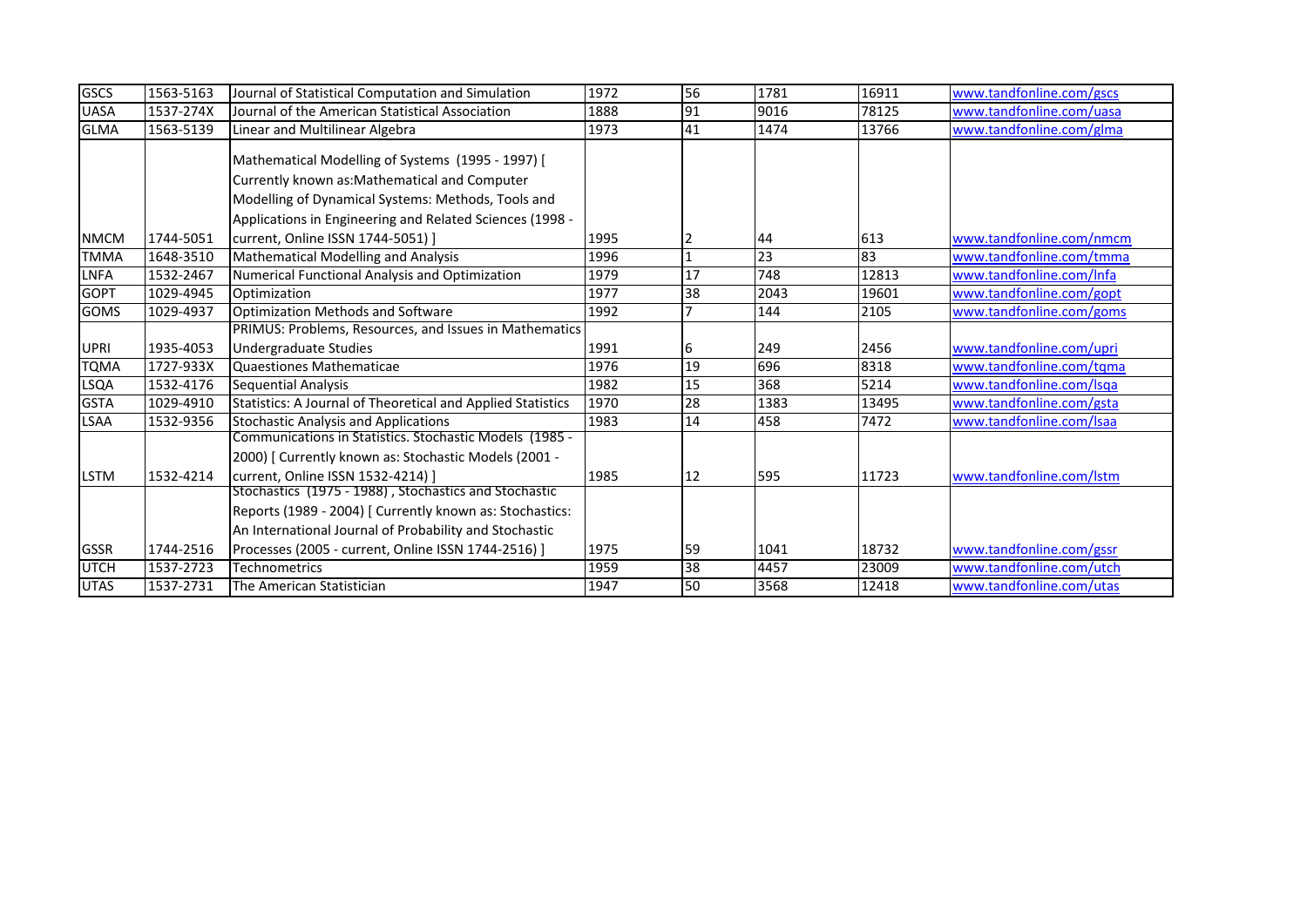|                | טאווט וא אנכטוס כטוני ו |                                                          |                      |                        |                  |           |                          |  |
|----------------|-------------------------|----------------------------------------------------------|----------------------|------------------------|------------------|-----------|--------------------------|--|
|                |                         |                                                          | <b>Archive Start</b> | <b>Archive</b>         | <b>Number of</b> | Number of |                          |  |
| <b>Acronym</b> | <b>Online ISSN</b>      | <b>Title</b>                                             | Year                 | <b>Volumes</b>         | <b>Articles</b>  | pages     | <b>Website</b>           |  |
| <b>TACM</b>    | 1568-5519               | <b>Advanced Composite Materials</b>                      | 1991                 | 6                      | 143              | 1740      | www.tandfonline.com/tacm |  |
| <b>TADP</b>    | 1460-6976               | Advances in Physics                                      | 1952                 | 45                     | 581              | 31436     | www.tandfonline.com/tadp |  |
|                |                         | Canadian Metallurgical Quarterly (The Canadian Journal   |                      |                        |                  |           |                          |  |
| <b>YCMQ</b>    | 1879-1395               | of Metallurgy and Materials Science)                     | 1962                 | 35                     | 1524             | 12335     | www.tandfonline.com/ycmq |  |
| <b>TCOI</b>    | 1568-5543               | Composite Interfaces                                     | 1993                 | 4                      | 131              | 1826      | www.tandfonline.com/tcoi |  |
| <b>TCPH</b>    | 1366-5812               | <b>Contemporary Physics</b>                              | 1959                 | 37                     | 1766             | 20201     | www.tandfonline.com/tcph |  |
| <b>BSMS</b>    | 1547-6561               | Critical Reviews in Solid State and Materials Sciences   | 1970                 | 21                     | 278              | 9607      | www.tandfonline.com/bsms |  |
| <b>GFER</b>    | 1563-5112               | Ferroelectrics                                           | 1970                 | 189                    | 8113             | 58991     | www.tandfonline.com/gfer |  |
| <b>GFEL</b>    | 1563-5228               | <b>Ferroelectrics Letters Section</b>                    | 1983                 | $\overline{23}$        | 499              | 3304      | www.tandfonline.com/gfel |  |
| UFIO           | 1096-4681               | Fiber & Integrated Optics                                | 1977                 | 15                     | 414              | 5688      | www.tandfonline.com/ufio |  |
| <b>GGAF</b>    | 1029-0419               | Geophysical and Astrophysical Fluid Dymanics             | 1970                 | $\overline{\text{83}}$ | 1345             | 25408     | www.tandfonline.com/ggaf |  |
| <b>GHPR</b>    | 1477-2299               | High Pressure Research, An International Journal         | 1988                 | 15                     | 910              | 5138      | www.tandfonline.com/ghpr |  |
| <b>GINF</b>    | 1607-8489               | <b>Integrated Ferroelectrics</b>                         | 1992                 | 13                     | 436              | 4366      | www.tandfonline.com/ginf |  |
| <b>YISR</b>    | 1743-2790               | <b>Interdisciplinary Science Reviews</b>                 | 1976                 | 21                     | 1099             | 8124      | www.tandfonline.com/yisr |  |
| <b>YIMR</b>    | 1743-2804               | International Materials Reviews                          | 1956                 | 41                     | 583              | 13876     | www.tandfonline.com/yimr |  |
| <b>TAST</b>    | 1568-5616               | Journal of Adhesion Science and Technology               | 1987                 | 10                     | 823              | 10321     | www.tandfonline.com/tast |  |
| <b>TBSP</b>    | 1568-5624               | Journal of Biomaterials Science, Polymer Edition         | 1989                 |                        | 349              | 4276      | www.tandfonline.com/tbsp |  |
|                |                         | Transport Theory and Statistical Physics (1971 - 2013) [ |                      |                        |                  |           |                          |  |
|                |                         | Currently known as: Journal of Computational and         |                      |                        |                  |           |                          |  |
|                |                         | Theoretical Transport (2014 - current, Online ISSN 2332- |                      |                        |                  |           |                          |  |
| <b>LTTY</b>    | 1532-2424               | 4325) ]                                                  | 1971                 | 25                     | 781              | 13444     | www.tandfonline.com/ltty |  |
| <b>TEWA</b>    | 1569-3937               | Journal of Electromagnetic Waves and Applications        | 1987                 | 10                     | 903              | 13267     | www.tandfonline.com/tewa |  |
| <b>UEGM</b>    | 1545-8822               | Journal of Energetic Materials                           | 1983                 | 14                     | $\overline{243}$ | 4913      | www.tandfonline.com/uegm |  |
| <b>LMSB</b>    | 1525-609X               | Journal of Macromolecular Science, Part B: Physics       | 1967                 | 35                     | 1302             | 21979     | www.tandfonline.com/lmsb |  |
| <b>TMOP</b>    | 1362-3044               | Journal of Modern Optics                                 | 1954                 | 43                     | 5910             | 50365     | www.tandfonline.com/tmop |  |
| <b>TNST</b>    | 1881-1248               | Journal of Nuclear Science and Technology                | 1964                 | 33                     | 4993             | 31176     | www.tandfonline.com/tnst |  |
| <b>YMHT</b>    | 1878-6413               | Materials at High Temperatures                           | 1982                 | 13                     | 445              | 2899      | www.tandfonline.com/ymht |  |
| <b>YMST</b>    | 1743-2847               | <b>Materials Science and Technology</b>                  | 1974                 | 48                     | 4226             | 26647     | www.tandfonline.com/ymst |  |
| <b>YMTE</b>    | 1753-5557               | Materials Technology (Advanced Performance Materials)    | 1988                 | 11                     | 746              | 2090      | www.tandfonline.com/ymte |  |
| <b>GNNW</b>    | 1931-7352               | <b>Neutron News</b>                                      | 1990                 | $\overline{7}$         | 281              | 906       | www.tandfonline.com/gnnw |  |
| <b>GNPN</b>    | 1931-7336               | <b>Nuclear Physics News</b>                              | 1990                 | 6                      | 227              | 762       | www.tandfonline.com/gnpn |  |
| <b>GPHT</b>    | 1029-0338               | Phase Transitions, A Multinational Journal               | 1979                 | 59                     | 1251             | 15961     | www.tandfonline.com/gpht |  |

**Physics Classic Archive**